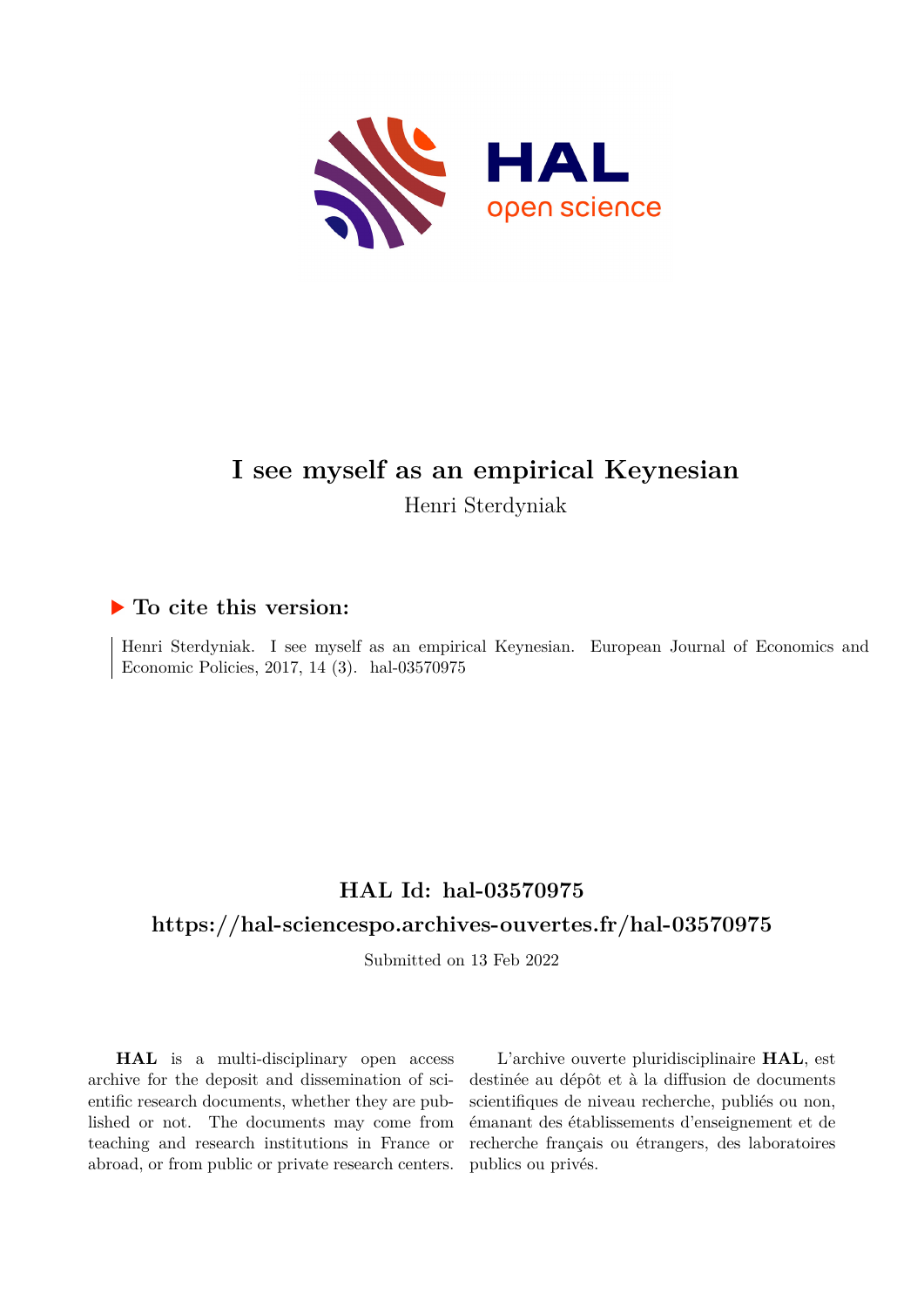European Journal of Economics and Economic Policies: Intervention, Vol. 14 No. 3, 2017, pp. 283–290

# 'I see myself as an empirical Keynesian'

Interview with Henri Sterdyniak



Henri Sterdyniak is a scientific adviser at the OFCE research institute – the Observatoire français des conjonctures économiques – where he has been working for more than 30 years, among other posts as a director of the department 'economics of globalization'. From 1985 until 2013 he was also a professor of economics at the University Paris Dauphine, France. He is also one of the founding members of the Économistes Atterrés (the Appalled Economists), an association of French economists who object to neoliberal policies, formed in 2010. He has written extensively on various topics, including empirical macroeconomics, monetary policies, fiscal policies, globalization, European policies, and more specifically social policies and retirement systems. He has published hundreds of articles and reports, lately with Catherine Mathieu.

#### How did you come to economics?

I was studying at the École Polytechnique, which is a general engineering school. One day an economist from the Communist Party, Philippe Herzog, who had also studied at the Polytechnique, came to the school looking for economists with the strong belief that we had to do economics for the people. The working class needed us because the Communist Party would soon have governing responsibilities together with the Socialist Party, and the Communist Party did not have enough experts in economics. It was 1972 and that is just how some students at the École Polytechnique decided to start a career in economics. They were convinced that it would contribute to the development of the society within the political agenda of the Left, which would soon be governing France. Consequently, I joined the ENSAE, the National School of Statistics and Economic Administration. I also joined the economic team of the Communist Party working on the elaboration of the common programme of the Left.

#### Who were the economists who influenced you most back then?

First Edmond Malinvaud, a professor at the ENSAE, and the general disequilibrium school. The objective was to build theoretical models to explain disequilibrium situations in specific markets, with fixed prices. We investigated how those imbalances impact wage and price developments. Those models were highly complex because disequilibrium situations were changing from one market to another and because each market was affected by spillovers arising from disequilibrium in the other markets. These disequilibria impacted consumption and investment behaviour, and hence the capital stock and the productive capacity of firms. Ultimately we studied whether these adjustments had stabilizing or destabilizing effects.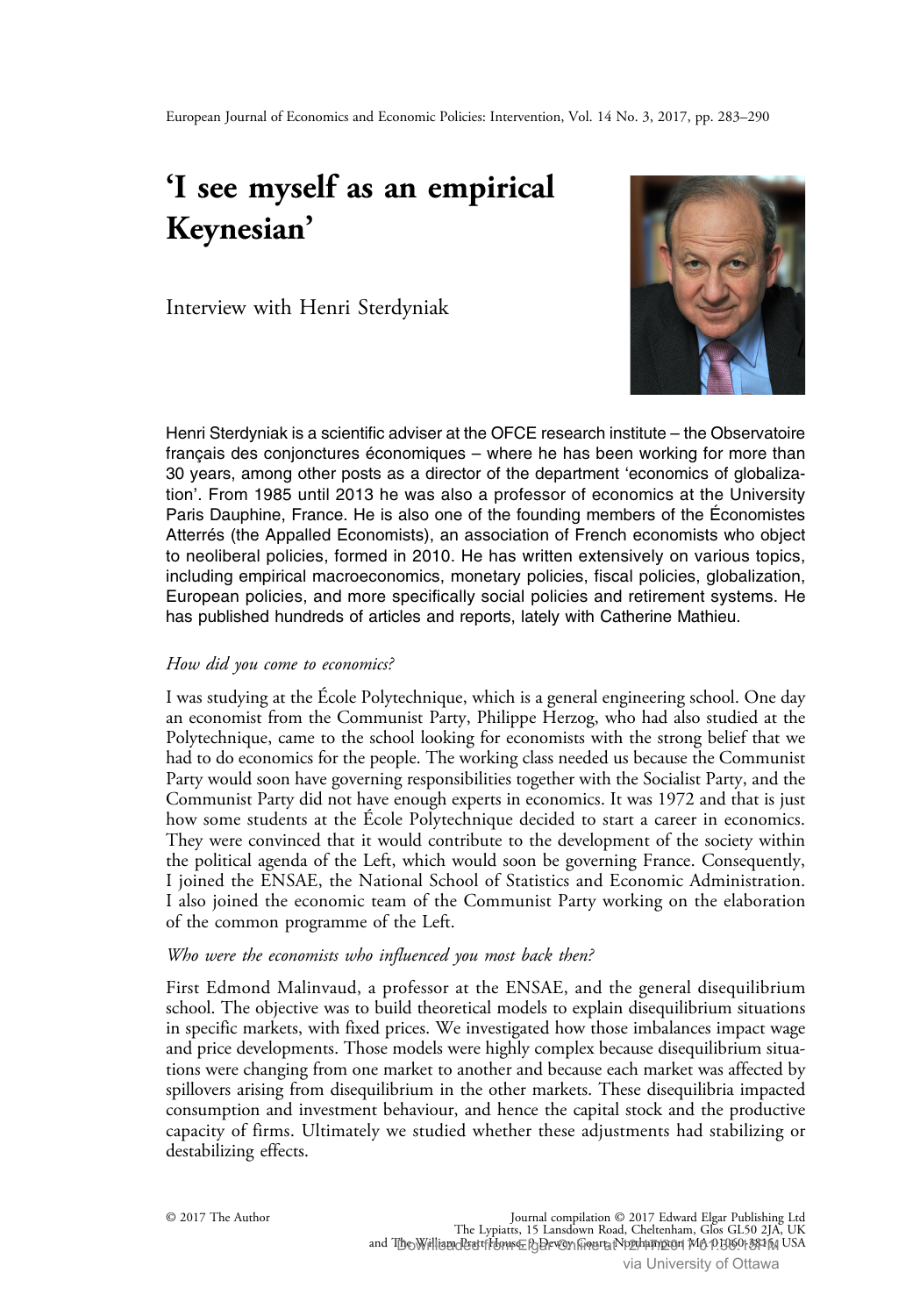284 European Journal of Economics and Economic Policies: Intervention, Vol. 14 No. 3

Another influence was the theory of monopoly capitalism, which goes back to Paul Boccara and Philippe Herzog. This theory analysed how modern capitalist economies worked by looking at the close relationship between large monopolist firms and the State. The fusion between the State, large companies and financial institutions used to be seen as a perverse system. Today, public intervention in the course of action of large firms and financial institutions would be welcomed.

#### Was your work on disequilibrium theory linked to the seminar in econometrics or did it happen as part of a university research institute?

This work took place when I was at the INSEE, the National Institute of Statistics and Economic Studies, under the influence of Malinvaud. Those models with explicit disequilibria were really up-and-coming. We were convinced that they could offer an alternative to general equilibrium models. They showed that different types of economic situations may occur depending on specific disequilibrium. The most frequent disequilibrium was the situation of Keynesian unemployment and not classical unemployment or overemployment, which were in reality merely theoretical situations. Firms set their prices with a certain mark-up so the normal equilibrium is inside the Keynesian area; economies need to be hit by a strong shock to get out of this area. Even in France, the success of this theory was short-lived. Its theorists were not able to make it evolve to integrate the new aspects of modern economies like financialization and globalization.

#### It seems you also took an excursion into monetarism and its (lack of) empirical foundations?

When I graduated from the ENSAE, I worked on monetary issues with Jacques Melitz, developing models of French and British monetary systems. Our papers on the simulation of monetary systems got published in The American Economic Review and The Economic Journal. As a monetarist Jacques Melitz had a great idea: he claimed that the equilibrium between the money demand and the money supply was the key to macroeconomic equilibrium. So the issue is, what is the good definition of money: M0, M1, M2 or M3? For his project we would develop alternative models and verify which model between M0, M1, M2 and M3 was the most accurate. By doing so I discovered that the question was completely absurd. By integrating the behaviour of the central bank and that of commercial banks into a satisfying macroeconomic model, we realized that these different measures made no sense and that it was credit supply that really mattered. Then I wrote my first published paper called 'Regarding money supply' ('Du côté de l'offre de monnaie'), which was published in the *Annales de l'INSEE*. I showed that money is endogenous and what really matters is credit, the reaction function of the central bank and the behaviour of banks as credit suppliers. Non-financial economic agents choose between a large variety of financial assets; it is rather arbitrary to separate monetary assets and non-monetary ones; the money supply does not exist; what only matters is credit supply. During my career, I wrote several articles on the importance of credit (or more generally of financing), emphasizing that the concept of money is meaningless in modern financial economies and supporting the idea of macroeconomics without money.

#### Was it linked to the post-Keynesian theory of endogenous money?

Yes, many scholars rediscovered the theory of endogenous money as laid down by post-Keynesian economists. For those who specialized in empirical macroeconomics it was obvious. Empirical models would include a reaction function of the central bank, which would explain how it sets interest rates. They would also take the behaviour of firms towards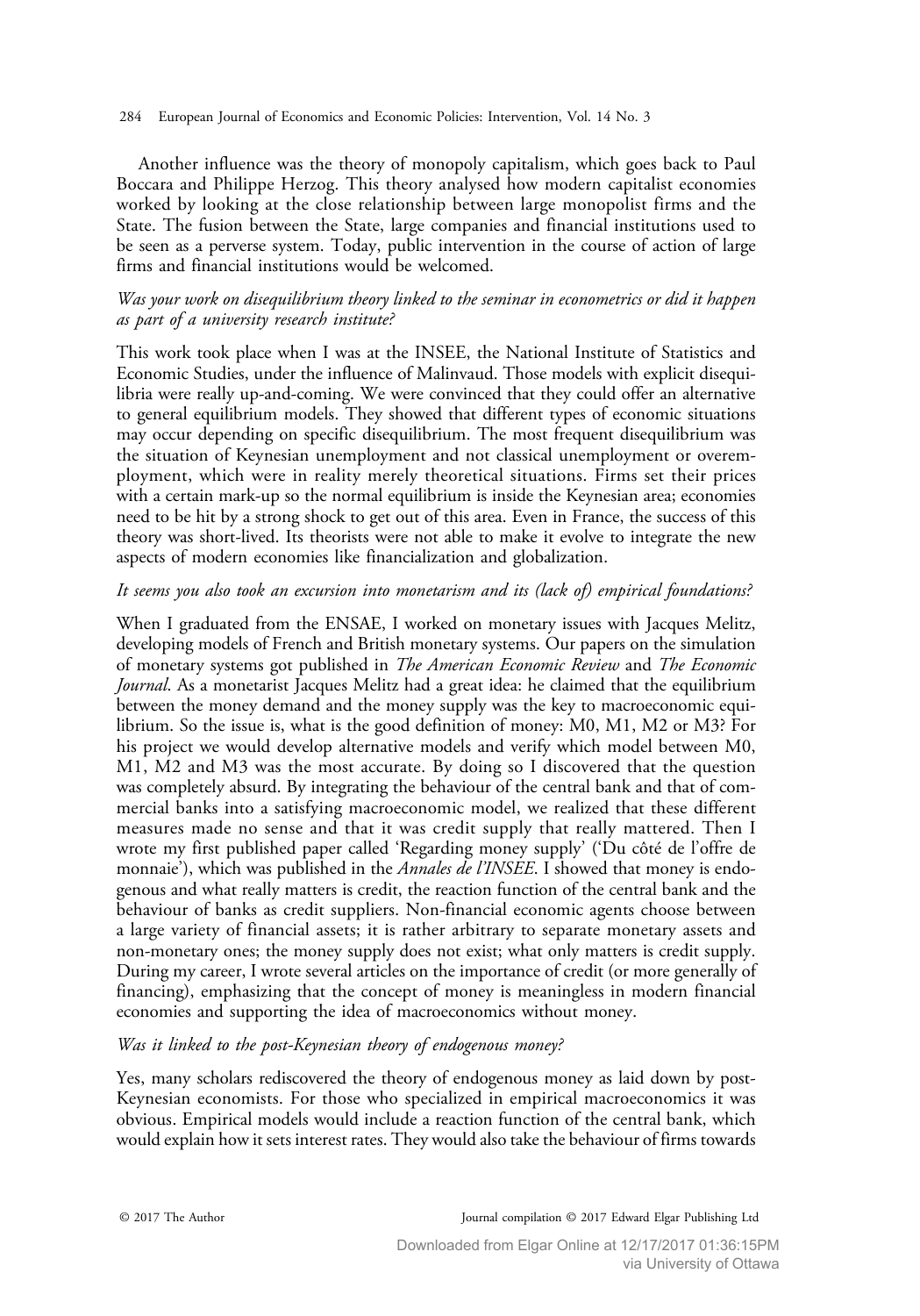indebtedness into account. At no time would they describe an equilibrium between money supply and demand. Money had to be endogenous. This was supported by economists like Jacques Le Bourva or Vivien Levy-Garboua, from the French central bank, who explained that the money multiplier does not exist. Instead, there is a credit divisor.

#### What did you do after that?

I worked on short-term economic analysis and macroeconomic simulations at the INSEE. We built a macroeconomic model called METRIC for short- and medium-term analyses. We got many criticisms because METRIC did not include a financial sector. Pierre Villa and myself built a model which integrated both the financial and real sectors. As a result, we could provide a perfect and consistent model of a flow-of-funds matrix.

#### Was this a coherent stock-flow model, an econometric SFC model?

It wasn't called an SFC model, but it was entirely consistent, as the financial sector was fully integrated. However, this didn't last long, because it was extremely costly to maintain. In order to provide estimates and projections, we needed data. We were constantly limited by the delay required to obtain coherent financial data. But the main difficulty was to establish links between the financial and the real sector. For this model to actually work, real behaviour had to be impacted by financial stocks; consumption had to depend on the gap between current and desired wealth; investment had to depend on the gap between the actual and the desired debt level, etc. Exchange-rate modelling was also very problematic since we tried to estimate a French demand for foreign assets and a foreign demand for French assets. Another problem was that we had to simulate financial prices, such as equity prices and housing prices. We worked a lot but we were not able to provide a model which was satisfactory enough for the INSEE economic forecasts. Later, I became an associate professor at the Paris Dauphine University (in 1985). By then I was authorized to supervise doctoral dissertations. With this so-called research accreditation and my articles published in scientific journals such as The American Economic Review and The Economic Journal, I didn't need to do a PhD.

#### When did you join the OFCE?

Let me tell you two stories. From 1975 to 1980 at the INSEE, Patrick Artus and myself worked intensively with METRIC, our model of the French economy. In 1980, we were asked to study what is named in France the 'TVA sociale', which is a reform aimed at replacing the employer's social contributions by a value-added tax, to create jobs. We published a paper explaining that this project was illusory, that the right strategy to create jobs was to cut labour costs and to tax capital to induce substitution effects between capital and labour. The Prime Minister, Raymond Barre, didn't like it at all. He decided that the INSEE needed some competition and he promoted the creation and funding of new independent research institutions: the OFCE was related to the university, the IRES (Institute of Economic and Social Research) to the trade unions and IPECODE (Institut de prévisions économiques et financières pour le développement des entreprises) to the employers' organizations. At the INSEE we were strong opponents of this idea because we were convinced that pluralism should be promoted within the INSEE and the public administration, not outside, in an academic organization. Then, in 1981, the Left won the election and the French financial administration was very reluctant to support the new Left government. In 1983, with the austerity turn, I was given to understand that I was too independent and insubordinate, that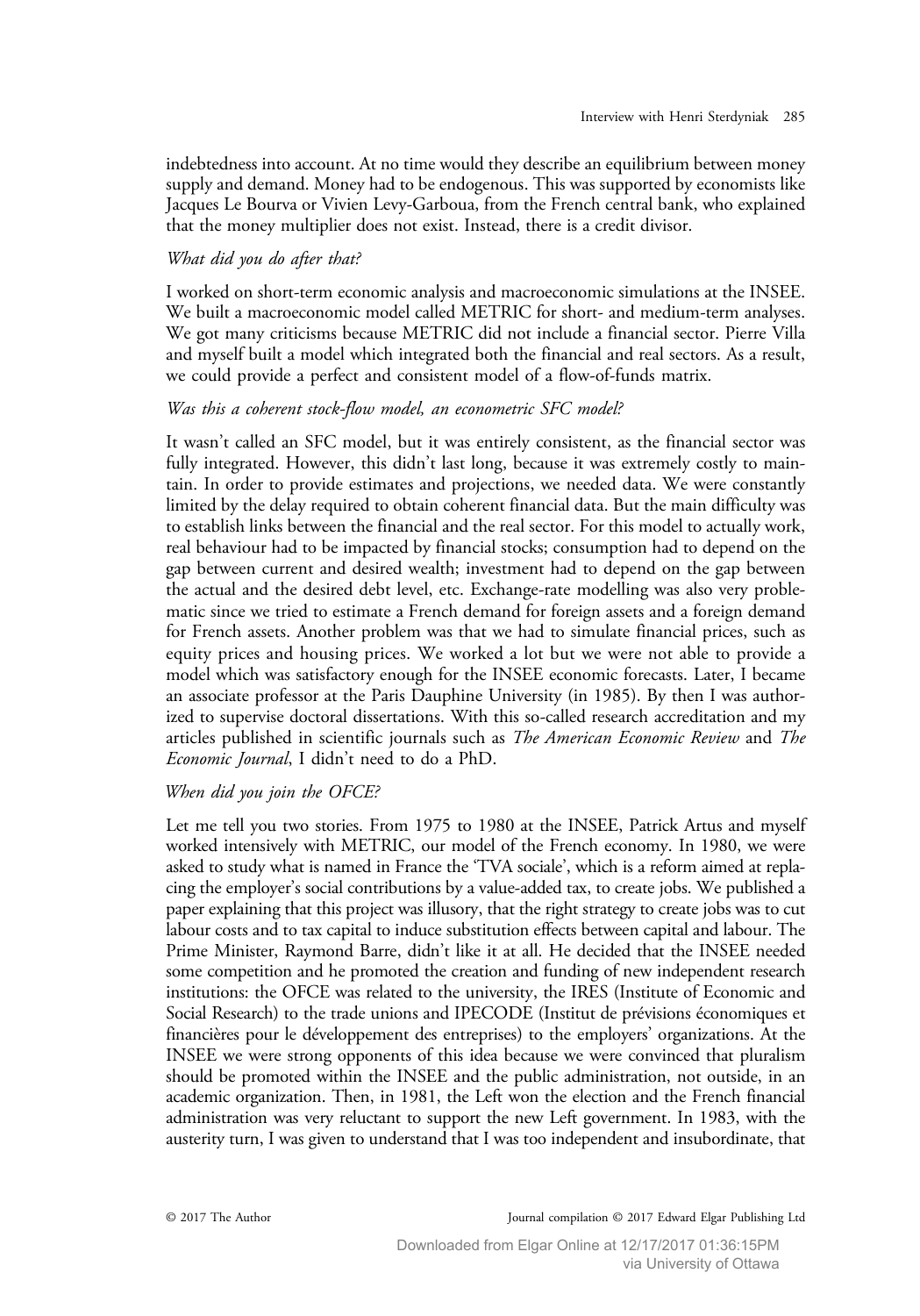286 European Journal of Economics and Economic Policies: Intervention, Vol. 14 No. 3

my work was too original for the financial administration, and that I would be better off outside the INSEE, for instance at the OFCE. That's how I joined the OFCE.

#### How long did you stay at the OFCE?

I'm still there, 35 years later. The great advantage of the OFCE is that it is an independent research centre. In contrast to the public administration, which has more or less an official doctrine, we can publish freely at the OFCE, the only criterion being the scientific quality of the work. That's an interesting issue for pluralism: besides scholars, the other economists working for the administration, for banks or firms, for central banks or for the European commission, have to follow a certain way of thinking. This must be a difficult situation: either you keep quiet and make a career or you leave.

#### How did you become a founding member of the Économistes Atterrés in 2010?

First, let me answer another question. To start with, from a theoretical point of view, I see myself as an empirical Keynesian. Empirical Keynesians observe the economic situation and its developments. They try to describe them in the most accurate way, by doing econometrics and empirical studies. However, they don't have a set theoretical framework. Empirical Keynesians also have the somewhat naïve belief that capitalism can be improved, that capitalism could work in a more satisfactory way with a large social compromise for a mixed economy. On the one hand there is the private sector and capitalism, and on the other hand there is 50 per cent of GDP which is socially redistributed and managed, with social benefits, progressive taxes, free schooling and so on. Naïve Keynesian scholars defend this system. They also believe that the State should influence the economic situation to maintain full employment. And some of them, like me, believe that the State should engage in industrial policy. That is what we fight for. For instance, I fought for the French pay-as-you-go system when in the 1990s many economists were criticizing our public retirement system because it delivered a return of only 2 per cent per year in real terms, far below the 10 per cent that they expected from financial markets.

That's one point. The other is that we need an economic policy that supports economic activity. We should not comply with arbitrary norms regarding public debt and deficit. Instead, we need a functional fiscal policy, which looks after the economic situation and not after a so-called public finance equilibrium. That's the point of view of naïve Keynesians who are pragmatic. They are not post-Keynesians because they don't claim to have an original theoretical point of view.

From 1995 to 2007, we had to live with the myth of the new economy, with the belief that everything would be fine because of the development of new technologies, trade and financial globalization. Under this myth, finance makes stabilization policies and social insurances useless. The fiscal multiplier is nil, or even negative. Heterodox economists talked to deaf ears when they evoked the growth of inequalities and the risks of financial instability.

In 2007/2008, the crisis showed that the current financial capitalism is an unsustainable regime, not only in terms of financial instability but also for the economy as a whole. Thanks to trade globalization and the neoliberalism counter-revolution, capital has increased its profitability requirement, so wages and public spending must decrease, which is not compatible with the macroeconomic equilibrium. Growth must be sustained by financial bubbles and debt increases, which end with a financial crash and a debt crisis. In 2007/2008 the system broke down and in 2009 we had a Keynesian moment where both the political leaders and the technocracy reacted with appropriate economic policies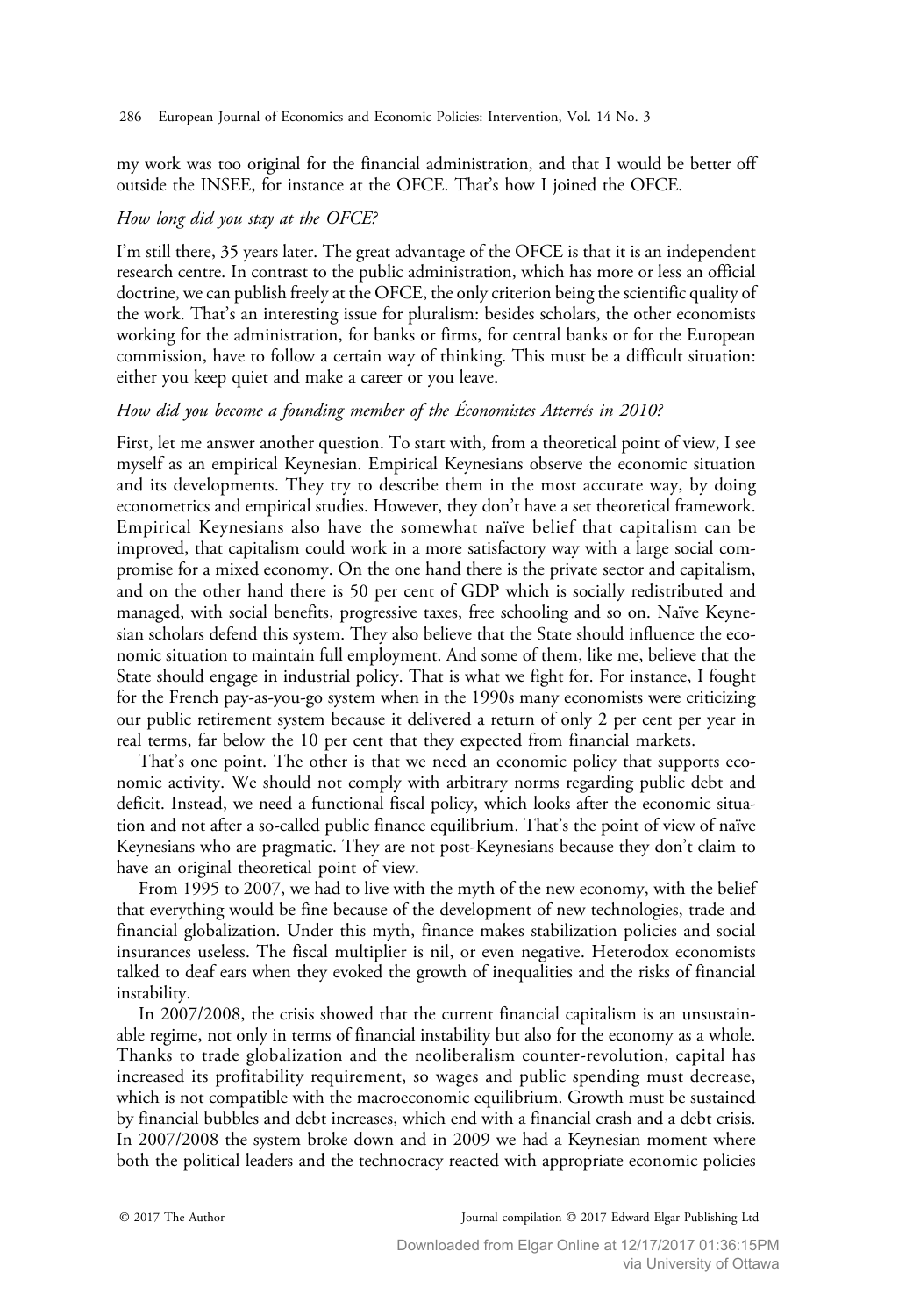and financial regulations. But this moment did not last; very rapidly, the IMF and the European Commission once again advocated restrictive fiscal policies and liberal structural reforms.

#### This is when you thought that this was enough, and that something had to be done?

Yes, in 2010, after a seminar, we were five people, sitting down in a café, talking about the current economic situation and thinking that it was dramatic. With the implementation of austerity policies and the lack of efficient measures against the financial sector, there was a risk of making the same mistakes all over again. As economists we felt that we had the responsibility to intervene and explain, that financial markets are inefficient and destabilizing, that financial speculation is bringing us to the brink of a catastrophe, that we need to change the rules in Europe, that euro area member states should not obey the 'stupid' rules of the Stability Pact, that Europe must change its objectives, should stop requesting member states to reform towards the liberal model and instead fight inequalities and control globalization. That's why we wrote the *Manifeste des Économistes Atterrés* (Ashkenazy et al. 2010).

It was a very successful text, which allowed us to build and strengthen the association of the Économistes Atterrés. It is quite influential now in France; it enables us to contribute to every single debate over economic policies and offer an alternative discourse to orthodox economists. The Économistes Atterrés is of course a pluralist movement with Marxist, pragmatic Keynesians, post-Keynesians, labour economists, ecologists … . The main objective is to fight neoliberalism. But we need also to gain from our differences. Keynesians must take into account the ecological considerations. We cannot leave the productive economy to capitalists, with the State intervening only for stabilization and redistribution purposes. It is not possible to let large firms impose their choices with regard to production and consumption, with their profits as a unique criterion, as it leads towards an ecological catastrophe. More powers should be given to workers and citizens.

The Économistes Atterrés are very influential in the French debate. You have a book that can be bought everywhere. Catherine Mathieu told me that you were travelling around the country and that there were halls that you were filling, and that of course you were often invited to radio and television shows, so you were highly successful. Do you have a feeling that the movement has become stronger, or is it the same or maybe weaker now?

The movement was very successful from the beginning. We went to every city in France, well, every city with a university, and presented the *Manifesto*. We are a reference in the economic debate, because people know that we have an alternative point of view. That's why the media invite us. But then the French people got very disappointed by the five-year presidency of François Hollande, which is a bit difficult to deal with. It's hard to propose alternatives in the current context.

How do you feel about the two authors of the book,<sup>1</sup> the translation of which could read as 'The economic negationism and how to get rid of it', and their criticism of the Économistes Atterrés and other heterodox economists? Do you think it's a reaction to your growing influence?

Yes, it is a criticism of the Économistes Atterrés, the AFEP – the French Association of Political Economy – and the magazine *Alter Éco*. There are many explanations.

1. See Cahuc/Zylberberg (2016).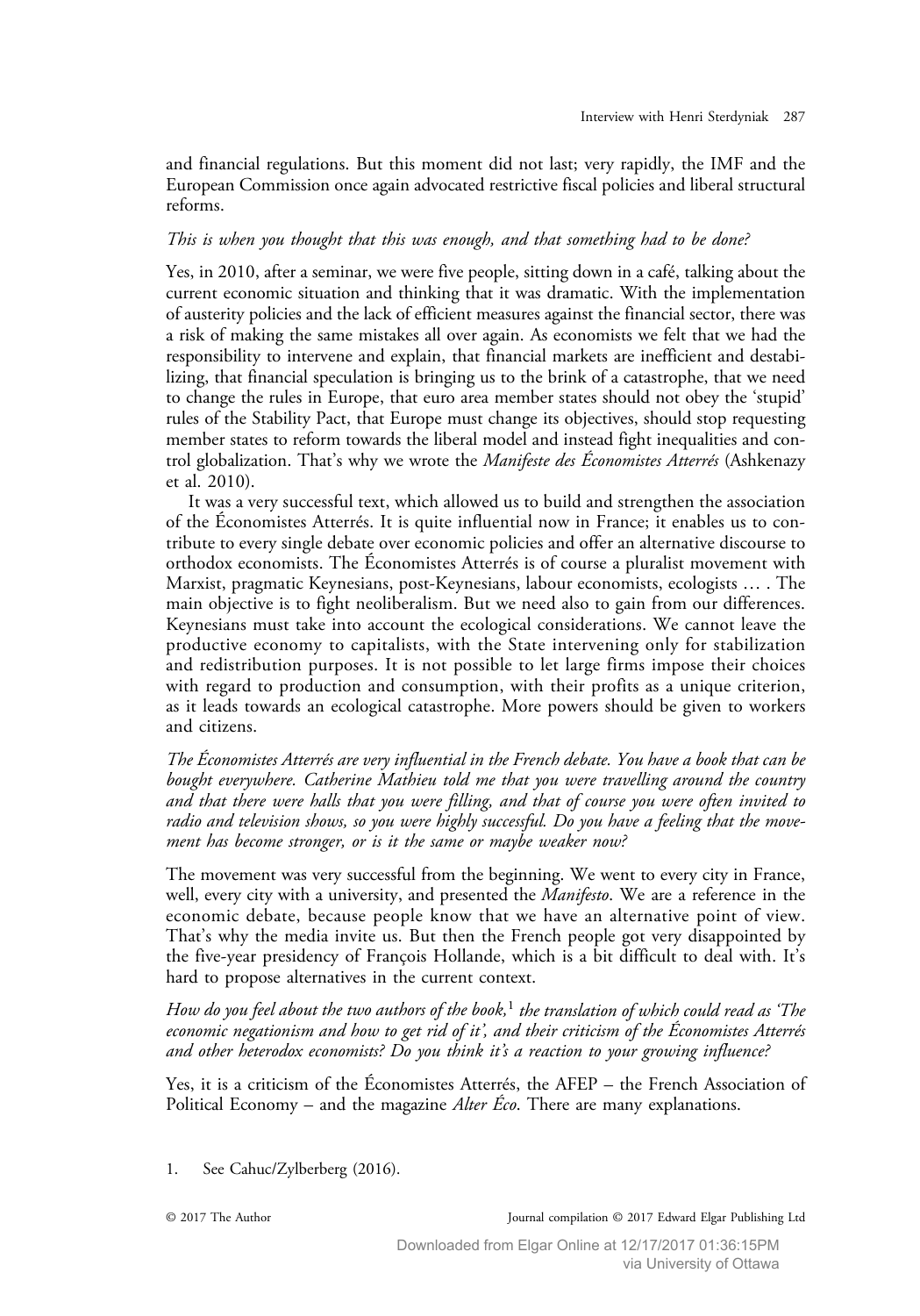288 European Journal of Economics and Economic Policies: Intervention, Vol. 14 No. 3

First you have to consider that it is not us but the MEDEF, the French Employers' Association, which has the largest influence in the debate over political economy in France. On behalf of the employers, the MEDEF launched an aggressive campaign claiming that the State has to cut taxes on firms and on wealthier people, to reduce social contributions, to reduce social and public spending, to weaken labour rights, to facilitate lay-offs and help private entrepreneurs. This was based on the claim that only entrepreneurs are productive, while the public sector lives at the expense of the private sector. The Valls–Macron government has accepted this discourse. This campaign enjoyed a great success among journalists who have criticized François Hollande for not having sufficiently reduced public spending. This is the dominant ideology in the media, and in a large part of the population. We try to fight this neoliberal ideology, and it's not an easy task in France. Almost all the media belong to a few business owners, which is a rather special situation. On top of that, orthodox economists are taking over the universities and it's becoming very difficult for heterodox scholars to get full professor positions.

The two authors of the book, Cahuc and Zylberberg, want to destroy the credibility of those who have a different methodological approach. For them there is only one economic science, which considers the Walrasian model as the ultimate goal, with all disequilibria arising from institutions which introduce rigidities, as argued in Anglo-Saxon economic journals. In 2006, they would have written that economists who did not believe in DSGE models, in the efficiency of financial markets or in the negative fiscal multiplier were negationists.

As labour-market *experts*, Cahuc and Zylberberg advocate the reduction or even the abolition of the minimum wage, the reduction of labour costs for low-wage earners and the weakening of labour rights, and they believe that the labour market will automatically reach an equilibrium point without these rigidities. Their work is often financed by federations of companies, whose labour force consists mostly of low-wage earners. From an ethical point of view, this is quite ironic.

They have this crazy theory that the only problem is the failure of the French labour market, while completely ignoring the problems created by globalization and financial instability, problems which hit the workers' situation in all developed industrial countries. They ignore all macroeconomic issues. They pretend that there is only one valid way of doing economic research. Their so-called scientific work really makes no sense. For example, their claim that working-time reduction in France did not have any effect on employment is based on a single study, which had earlier been criticized because of its methodological shortcomings.<sup>2</sup> Many serious works showing that the shift to the 35-hour working week created nearly 350 000 jobs contradict this claim.

#### Two last questions. First, a more general question about the constraints of the eurozone and the Maastricht treaty: Is there a solution that could help the European community to get out of the economic slump we're experiencing now? Or do we have to leave the euro?

The eurozone is something that has never been properly thought out and exhibits many original sins. It is not only the *stupid* Stability and Growth Pact or the fiscal compact. Experience shows that member states are different and they do not converge. Thus they need flexible exchange rates. The fixed exchange rate led to catastrophes and misguided strategies, such as the German strategy to accumulate external surpluses without exchange-rate appreciation, or the strong external indebtedness of southern countries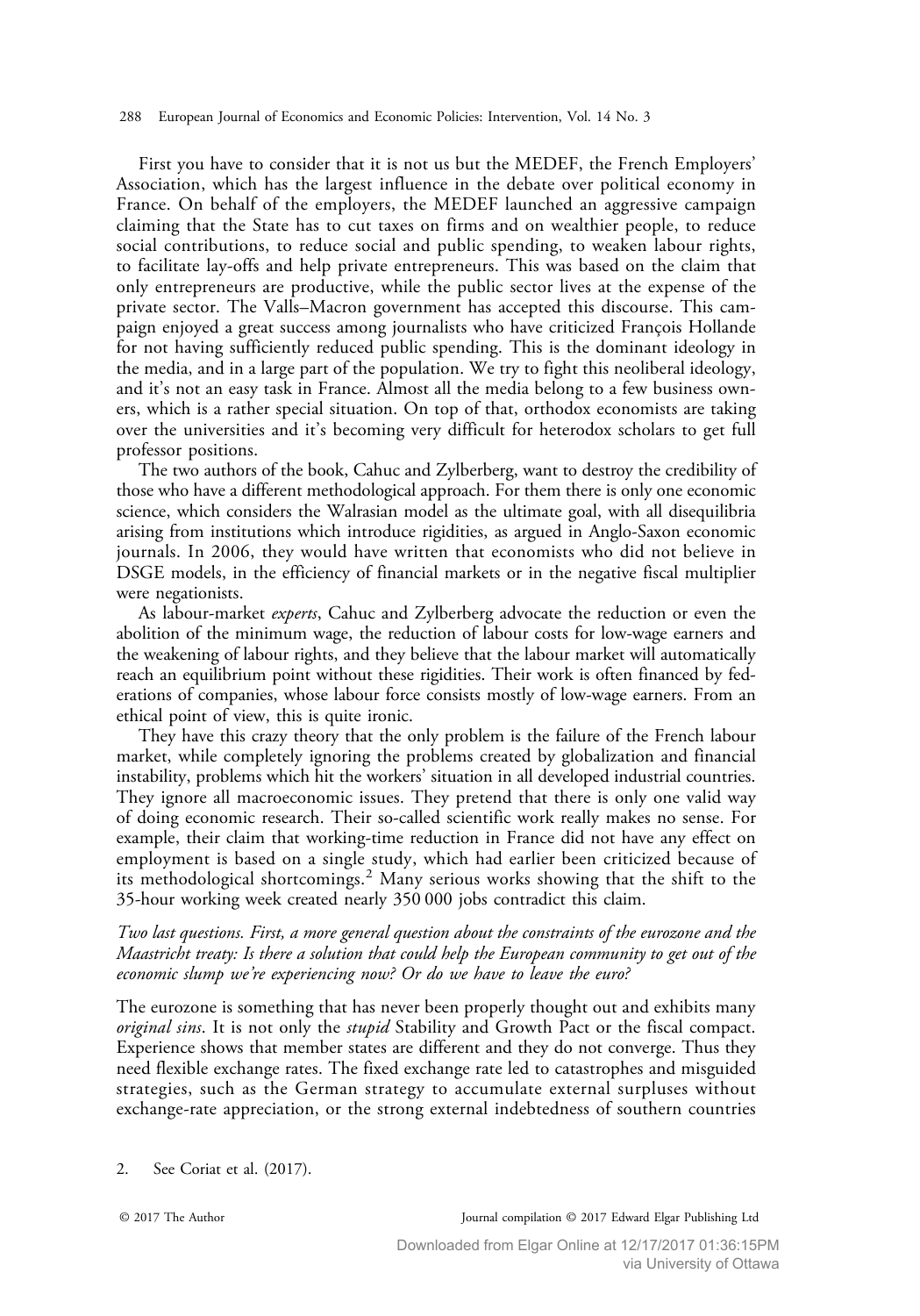before the crisis. The eurozone project has really been poorly designed. Hence there are two solutions. The first one is to pull out of the eurozone. We know that it's going to be difficult and that we'll have to go through a crisis but it is possible: a left-wing party comes to power in a big country and refuses the Stability and Growth Pact, the fiscal compact and the national reform programs. The second possibility is for all the European countries to agree and make the eurozone work. In this case, they remove the Stability and Growth Pact, the fiscal treaties and the liberal structural reforms. They introduce pragmatic management of the eurozone consisting of collectively finding, through coordination without arbitrary rules, the right solutions to the actual imbalances. Currently this means that the euro area needs expansionary policies because it is characterized by a massive trade surplus and high unemployment. Eurozone member states need large investment plans centred on an ecological transition: wages should increase in surplus countries; social security systems should converge upwards; fiscal systems should be harmonized with minimum rates for the wealthiest people and large firms. Industrial policies should be geared towards the ecological transition, with specific measures to favour the southern countries. We know how to do it, but the problem is to convince all member states that it is the solution. How do you tell the Germans, 'listen, there is no problem, just raise your pensions by 25 per cent and you'll help your pensioners and your European partners; you can do it, you have an 8-percentage-point trade surplus'? The problem is to change the European goals and make the member states stop obsessing about public debt and deficit. How do you make them realize that the goal must be full employment? How do we change the objectives of European institutions, when Europe is used by the leading classes and the European and national technocracies to impose structural liberal reforms?

And the last question, probably the most difficult one. What advice do you have for young postgraduates who want to specialize in economics and are heterodox? What should they focus on, should they do a lot of econometrics? Should they compromise with orthodox models, should they fully claim their heterodox thinking or should they be pragmatic Keynesians?

I think that you have to be a pragmatic Keynesian and to request the right of doing economics in a different way. We need research in political economy to try to explain and understand how institutions work, how we can improve them and what are the social, political and economic compromises that make the society progress in the right (or the wrong) direction. Until now we lived in Europe with a compromise that emerged from the Second World War, with a mix of capitalism and social democracy. This compromise is now questioned by the rise of neoliberalism, of financial globalization and the fact that leading classes increasingly see the future of their companies outside Europe. Today, an interesting research topic would be to try to understand the evolution of our society and economy with all the contradictions that it entails. Of course, Europe is a great contradiction too. On the one hand it is dominated by neoliberalism; on the other hand it is a beautiful dream. Europe must remain the leading zone for social protection, labour rights and ecological transition.

So, basically, you should be a pragmatic and institutionalist economist?

Yes, you could be a pragmatic and institutionalist Keynesian. Whether you will find a job by doing so is a tricky question!

This interview was conducted in French by Achim Truger and Marc Lavoie in October 2016, at the FMM conference in Berlin. We thank Camille Lafortune for the transcription and Aanor Roland for the translation.